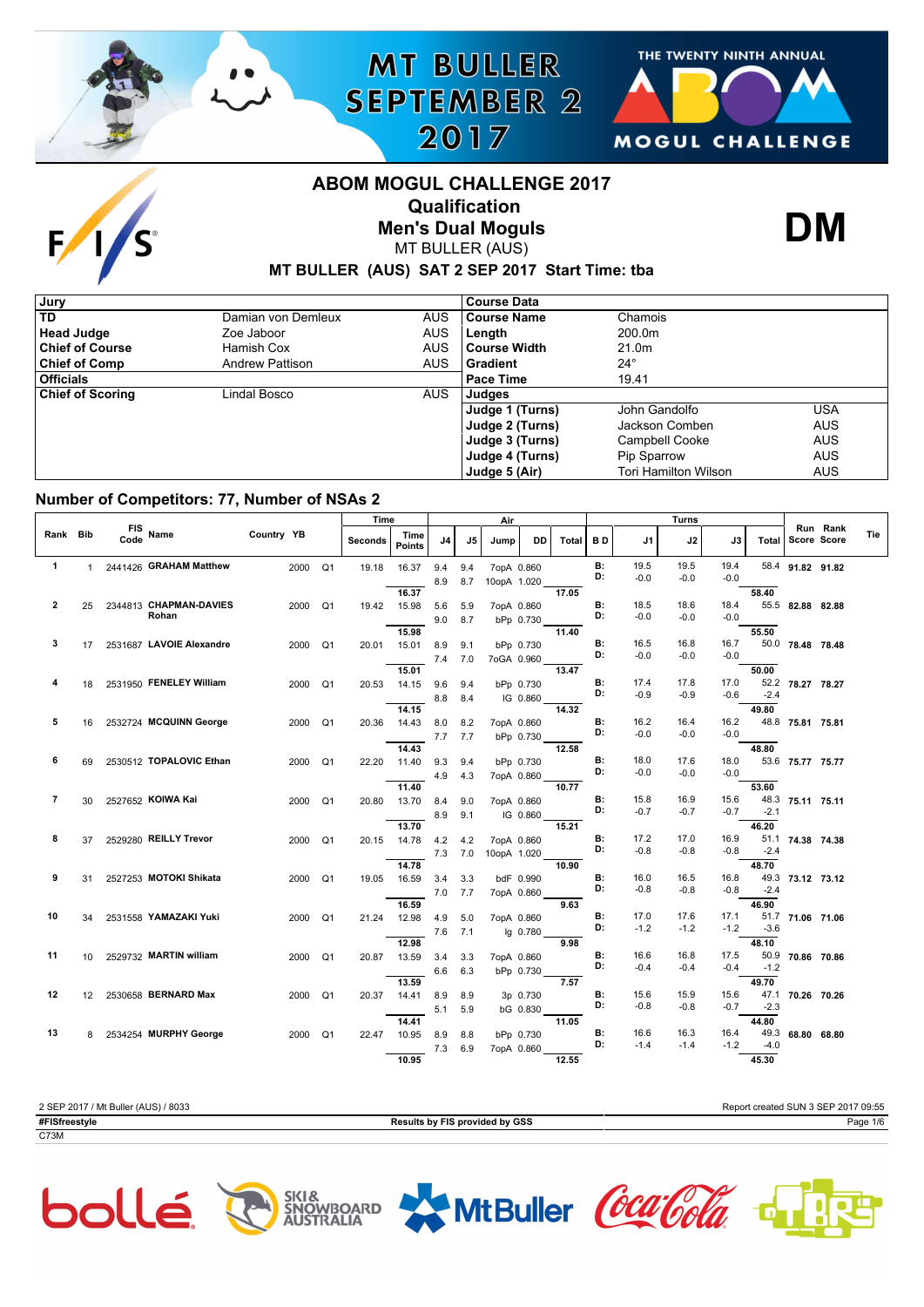



**DM**

# **MT BULLER (AUS) SAT 2 SEP 2017 Start Time: tba ABOM MOGUL CHALLENGE 2017 Qualification Men's Dual Moguls** MT BULLER (AUS)

**MT BULLER** 

**SEPTEMBER 2** 

2017

### **Number of Competitors: 77, Number of NSAs 2**

|          |    |                        |            |                        | Time           |                       | Air |     | <b>Turns</b> |            |       |                 |                |                |        |                |                  |          |      |
|----------|----|------------------------|------------|------------------------|----------------|-----------------------|-----|-----|--------------|------------|-------|-----------------|----------------|----------------|--------|----------------|------------------|----------|------|
| Rank Bib |    | FIS Name               | Country YB |                        | <b>Seconds</b> | Time<br><b>Points</b> | J4  | J5  | Jump         | DD.        | Total | <b>BD</b>       | J1             | J2             | J3     | Total          | Score Score      | Run Rank | Tie  |
| 14       | 45 | 2533013 MING WEI Dong  |            | 2000<br>Q <sub>1</sub> | 21.36          | 12.78                 | 7.8 | 7.2 | bPp 0.730    |            |       | <b>B:</b>       | 15.7           | 16.5           | 16.0   |                | 48.2 66.38 66.38 |          |      |
|          |    |                        |            |                        |                |                       | 3.4 | 3.9 | 7opA 0.860   |            |       | D:              | $-1.1$         | $-1.0$         | $-1.1$ | $-3.2$         |                  |          |      |
|          |    |                        |            |                        |                | 12.78                 |     |     |              |            | 8.60  |                 |                |                |        | 45.00          |                  |          |      |
| 15       | 42 | 2532766 RETZER Matthew |            | 2000<br>Q <sub>1</sub> | 19.77          | 15.40                 | 8.8 | 8.8 |              | bT 0.700   |       | B:<br>D:        | 15.2           | 15.0           | 15.8   | 46.0           | 64.34 64.34      |          |      |
|          |    |                        |            |                        |                |                       | 9.1 | 9.0 |              | IG 0.860   |       |                 | $-4.0$         | $-3.0$         | $-4.0$ | $-11.0$        |                  |          |      |
|          |    |                        |            |                        |                | 15.40                 |     |     |              |            | 13.94 |                 |                |                | 14.9   | 35.00          |                  |          |      |
| 16       |    | 7 2534330 LOGAN Oliver |            | 2000<br>Q1             | 22.94          | 10.18                 | 7.5 | 7.8 |              | IG 0.860   |       | <b>B:</b><br>D: | 15.1<br>$-1.2$ | 15.3<br>$-1.7$ | $-1.1$ | 45.3<br>$-4.0$ | 62.83            | 62.83    |      |
|          |    |                        |            |                        |                | 10.18                 | 6.2 | 6.9 |              | bPp 0.730  | 11.35 |                 |                |                |        | 41.30          |                  |          |      |
| 17       | 32 | 2532159 WALKER Daniel  |            | 2000<br>Q <sub>1</sub> | 21.55          | 12.47                 | 7.3 | 7.2 | bPp 0.730    |            |       | <b>B:</b>       | 15.4           | 15.5           | 15.3   | 46.2           | 62.54            | 62.54    |      |
|          |    |                        |            |                        |                |                       | 2.9 | 2.2 |              | 7opA 0.860 |       | D:              | $-1.2$         | $-1.2$         | $-1.2$ | $-3.6$         |                  |          |      |
|          |    |                        |            |                        |                | 12.47                 |     |     |              |            | 7.47  |                 |                |                |        | 42.60          |                  |          |      |
| 18       |    | 9 2533650 MARTIN Sam   |            | 2000<br>Q <sub>1</sub> | 24.32          | 7.90                  | 5.0 | 4.5 |              | 3 0.700    |       | B:              | 15.5           | 15.8           | 16.3   | 47.6           | 58.76 58.76      |          |      |
|          |    |                        |            |                        |                |                       | 6.9 | 6.1 |              | TS 0.530   |       | D:              | $-1.2$         | $-1.2$         | $-1.1$ | $-3.5$         |                  |          |      |
|          |    |                        |            |                        |                | 7.90                  |     |     |              |            | 6.76  |                 |                |                |        | 44.10          |                  |          |      |
| 19       | 5  | 2534314 HOWES Will     |            | 2000<br>Q <sub>1</sub> | 23.94          | 8.53                  | 4.4 | 4.2 |              | 3 0.700    |       | <b>B:</b><br>D: | 14.9           | 14.9           | 14.7   | 44.5           | 53.29            | 53.29    |      |
|          |    |                        |            |                        |                |                       | 4.1 | 4.2 |              | TTS 0.640  |       |                 | $-2.1$         | $-1.6$         | $-1.7$ | $-5.4$         |                  |          |      |
| 20       | 48 | 2528801 YANG Zhao      |            |                        |                | 8.53                  |     |     |              |            | 5.66  | <b>B:</b>       | 16.3           | 16.7           | 17.3   | 39.10<br>50.3  |                  |          |      |
|          |    |                        |            | 2000<br>Q1             | 21.00          | 13.37                 | 3.3 | 3.5 |              | bF 0.830   |       | D:              | $-6.0$         | $-6.0$         | $-7.0$ | $-19.0$        | 52.52 52.52      |          |      |
|          |    |                        |            |                        |                | 13.37                 | 7.0 | 7.0 |              | bL 0.720   | 7.85  |                 |                |                |        | 31.30          |                  |          |      |
| 21       | 35 | 2534356 BACKWELL Will  |            | 2000<br>Q <sub>1</sub> | 23.47          | 9.30                  | 5.0 | 4.5 |              | TS 0.530   |       | <b>B:</b>       | 13.4           | 13.2           | 13.4   | 40.0           | 51.78 51.78      |          | 37.1 |
|          |    |                        |            |                        |                |                       | 4.2 | 4.0 |              | 30.700     |       | D:              | $-1.0$         | $-1.1$         | $-0.8$ | $-2.9$         |                  |          |      |
|          |    |                        |            |                        |                | 9.30                  |     |     |              |            | 5.38  |                 |                |                |        | 37.10          |                  |          |      |
| 22       |    | 4 2534313 HOWES Marcus |            | 2000<br>Q <sub>1</sub> | 23.49          | 9.27                  | 7.3 | 6.8 |              | IG 0.860   |       | B:              | 13.2           | 13.0           | 12.6   | 38.8           | 51.78 51.78      |          | 32.7 |
|          |    |                        |            |                        |                |                       | 5.0 | 5.3 | bPp 0.730    |            |       | D:              | $-1.8$         | $-2.4$         | $-1.9$ | $-6.1$         |                  |          |      |
|          |    |                        |            |                        |                | 9.27                  |     |     |              |            | 9.81  |                 |                |                |        | 32.70          |                  |          |      |









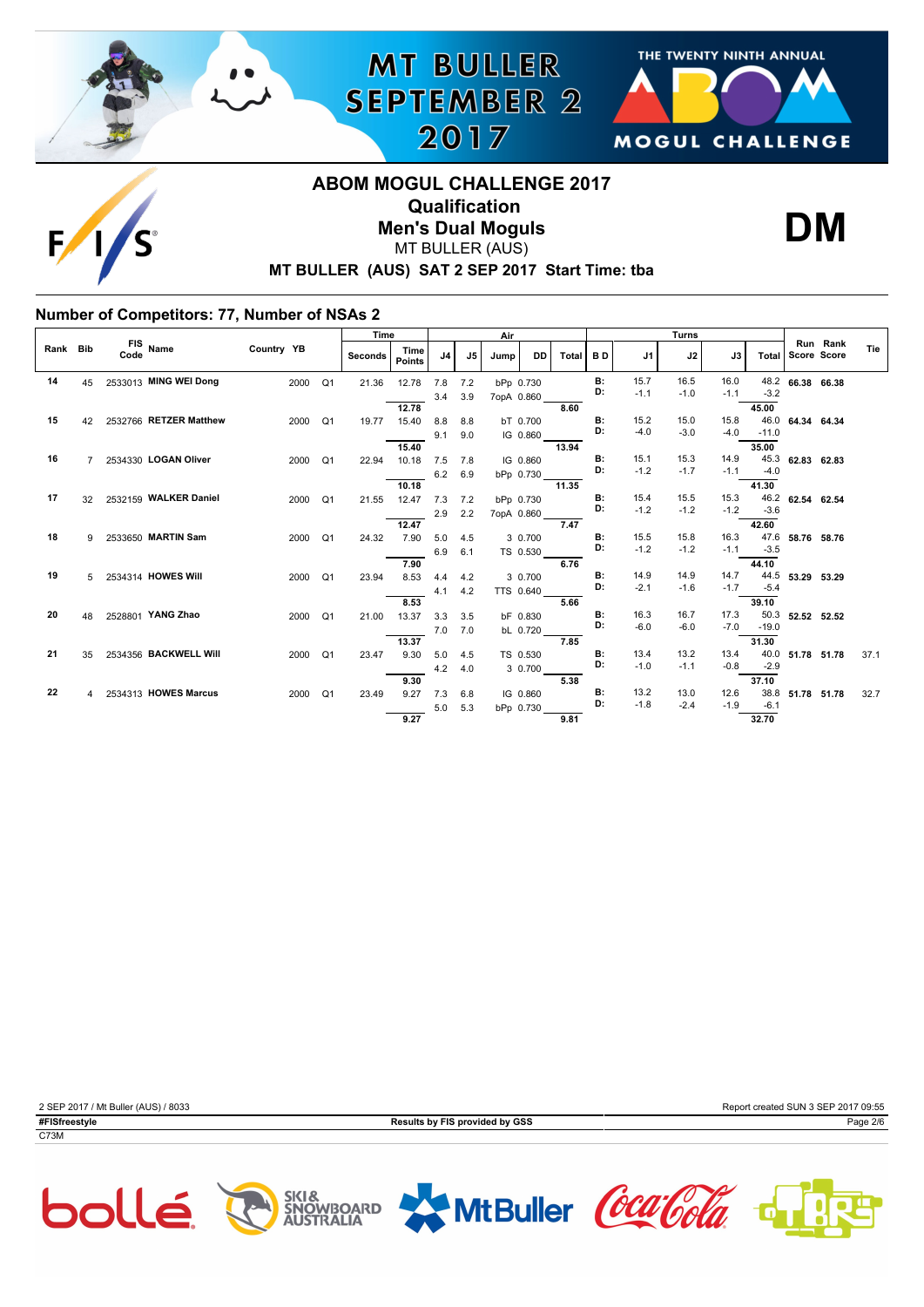





## **MT BULLER (AUS) SAT 2 SEP 2017 Start Time: tba ABOM MOGUL CHALLENGE 2017 Qualification Men's Dual Moguls** MT BULLER (AUS)

**MT BULLER** 

**SEPTEMBER 2** 

2017



#### **Number of Competitors: 77, Number of NSAs 2**

|          |    |             |                          |            |                | Time    |                |            |            | Air        |                       |       | Turns           |                |                |                |                          |                  |                                |
|----------|----|-------------|--------------------------|------------|----------------|---------|----------------|------------|------------|------------|-----------------------|-------|-----------------|----------------|----------------|----------------|--------------------------|------------------|--------------------------------|
| Rank Bib |    | FIS<br>Code | Name                     | Country YB |                | Seconds | Time<br>Points | J4         | J5         | Jump       | DD                    | Total | BD              | J1             | J2             | J3             | <b>Total</b>             |                  | Run Rank<br>Tie<br>Score Score |
| 23       | 50 |             | 2533633 WALKER Oliver    | 2000       | Q <sub>1</sub> | 23.61   | 9.07           | 4.0<br>6.0 | 4.8<br>6.0 |            | 3 0.700<br>bT 0.700   |       | <b>B:</b><br>D: | 13.7<br>$-1.4$ | 13.5<br>$-1.5$ | 12.1<br>$-1.3$ | 39.3<br>$-4.2$           | 51.45 51.45      |                                |
| 24       | 14 |             | 2532866 YIN Daniel       | 2000       | Q <sub>1</sub> | 22.97   | 9.07<br>10.13  | 5.7        | 5.5        |            | 3 0.700               | 7.28  | <b>B:</b><br>D: | 13.2           | 13.7           | 14.5           | 35.10                    | 41.4 51.17 51.17 |                                |
| 25       |    |             | 2534370 BERNARD Hugo     |            |                |         | 10.13          | 3.7        | 3.8        |            | bT 0.700              | 6.54  | B:              | $-2.4$<br>13.6 | $-2.3$<br>14.0 | $-2.2$<br>14.6 | $-6.9$<br>34.50          |                  |                                |
|          | 38 |             |                          | 2000       | Q <sub>1</sub> | 24.40   | 7.77<br>7.77   | 5.0<br>4.7 | 5.0<br>4.4 |            | 3p 0.730<br>bT 0.700  | 6.83  | D:              | $-2.0$         | $-2.1$         | $-2.6$         | $-6.7$<br>35.50          | 42.2 50.10 50.10 |                                |
| 26       | 3  |             | 2534339 BURNS Charlie    | 2000       | Q1             | 26.85   | 3.73           | 5.7<br>6.3 | 4.7<br>6.4 |            | 3 0.700<br>bT 0.700   |       | B:<br>D:        | 13.0<br>$-1.8$ | 13.6<br>$-0.9$ | 14.7<br>$-0.8$ | 41.3<br>$-3.5$           | 49.61 49.61      |                                |
| 27       | 20 |             | 2534367 RITCHIE Wade     | 2000       | Q <sub>1</sub> | 25.60   | 3.73<br>5.79   | 4.6        | 5.1        |            | 3p 0.730              | 8.08  | <b>B:</b><br>D: | 13.1<br>$-1.6$ | 14.0<br>$-1.6$ | 14.3<br>-1.8   | 37.80<br>41.4<br>$-5.0$  | 49.40 49.40      |                                |
| 28       | 49 |             | 2534368 ABBOTT Daniel    | 2000       | Q1             | 23.93   | 5.79<br>8.54   | 4.8<br>6.4 | 5.3<br>6.1 |            | bPp 0.730<br>3 0.700  | 7.21  | B:              | 11.2           | 12.8           | 11.7           | 36.40<br>35.7            | 49.22 49.22      |                                |
|          |    |             |                          |            |                |         | 8.54           | 4.9        | 5.0        |            | bPp 0.730             | 7.98  | D:              | $-1.0$         | $-1.0$         | $-1.0$         | $-3.0$<br>32.70          |                  |                                |
| 29       | 13 |             | 2534347 WEINERT Tom      | 2000       | Q1             | 27.07   | 3.37<br>3.37   | 6.6<br>6.6 | 6.7<br>6.2 |            | K 0.410<br>TT 0.500   | 5.92  | B:<br>D:        | 13.5<br>$-1.0$ | 15.0<br>$-1.6$ | 14.3<br>$-1.0$ | $-3.6$<br>39.20          | 42.8 48.49 48.49 |                                |
| 30       | 23 |             | 2534366 ASHKANASY Ben    | 2000       | Q <sub>1</sub> | 23.42   | 9.38           | 5.8<br>5.9 | 5.8<br>6.3 |            | 3 0.700<br>bPp 0.730  |       | B:<br>D:        | 12.1<br>$-3.0$ | 12.5<br>$-3.5$ | 12.3<br>$-3.0$ | $-9.5$                   | 36.9 45.28 45.28 |                                |
| 31       | 54 |             | 2534369 JONKER Michael   | 2000       | Q <sub>1</sub> | 26.14   | 9.38<br>4.90   | 3.0        | 2.9        |            | IG 0.860              | 8.50  | B:<br>D:        | 14.2           | 14.7           | 13.8           | 27.40<br>42.7            | 44.34 44.34      |                                |
| 32       | 55 |             | 2534363 FUNG Blake       | 2000       | Q1             | 26.34   | 4.90<br>4.57   | 2.9<br>5.0 | 3.4<br>4.5 |            | bT 0.700<br>TT 0.500  | 4.74  | В:              | $-2.6$<br>12.2 | $-2.6$<br>12.8 | $-2.8$<br>12.4 | $-8.0$<br>34.70<br>37.4  | 43.60 43.60      |                                |
|          |    |             |                          |            |                |         | 4.57           | 5.7        | 5.9        |            | 3 0.700               | 6.43  | D:              | $-1.6$         | $-1.6$         | $-1.6$         | $-4.8$<br>32.60          |                  |                                |
| 33       | 22 |             | 2534335 NOSSAL Joe       | 2000       | Q <sub>1</sub> | 26.53   | 4.26           | 4.4<br>3.2 | 4.0<br>3.6 |            | 3 0.700<br>bT 0.700   |       | B:<br>D:        | 12.2<br>$-1.5$ | 12.3<br>$-1.9$ | 12.9<br>$-1.5$ | 37.4<br>$-4.9$           | 42.08 42.08      |                                |
| 34       | 56 |             | 2534357 MCCALL James     | 2000       | Q <sub>1</sub> | 25.98   | 4.26<br>5.16   | 3.1<br>1.4 | 3.3<br>1.5 |            | 3 0.700<br>T 0.380    | 5.32  | B:<br>D:        | 12.6<br>$-1.8$ | 13.3<br>$-1.8$ | 13.2<br>$-1.7$ | 32.50<br>39.1<br>$-5.3$  | 41.75 41.75      |                                |
| 35       | 40 |             | 2528799 KANG Chen        | 2000       | Q1             | 25.64   | 5.16<br>5.72   | 9.3        | 9.2        |            | bPp 0.730             | 2.79  | B:              | 16.2           | 16.3           | 17.0           | 33.80<br>49.5            | 39.54 39.54      |                                |
| 36       | 15 |             | 2832865 YIN Ethan        | 2000       | Q <sub>1</sub> | 27.94   | 5.72<br>1.93   | 6.6<br>5.0 | 6.0<br>4.9 |            | S 0.410<br>TS 0.530   | 9.32  | D:<br>B:        | $-8.0$<br>10.9 | $-8.0$<br>11.4 | $-9.0$<br>12.1 | $-25.0$<br>24.50<br>34.4 | 36.24 36.24      |                                |
|          |    |             |                          |            |                |         | 1.93           | 5.6        | 6.1        |            | D 0.410               | 5.01  | D:              | $-1.8$         | $-1.8$         | $-1.5$         | $-5.1$<br>29.30          |                  |                                |
| 37       | 21 |             | 2533618 HILL Angus       | 2000       | Q <sub>1</sub> | 28.08   | 1.70           | 8.3<br>2.6 | 8.1<br>2.9 | 7opA 0.860 | bPp 0.730             |       | B:<br>D:        | 15.1<br>$-7.0$ | 15.0<br>$-9.6$ | 16.2<br>$-8.6$ | 46.3<br>$-25.2$          | 31.14 31.14      |                                |
| 38       | 39 |             | 2534349 LUSCOMBE William | 2000       | Q <sub>1</sub> | 28.07   | 1.70<br>1.72   | 8.8<br>1.9 | 8.8<br>2.0 |            | TS 0.530<br>TTT 0.610 | 8.34  | В:<br>D:        | 10.6<br>$-7.2$ | 10.0<br>$-6.0$ | 12.4<br>$-7.2$ | 21.10<br>33.0<br>$-20.4$ | 20.16 20.16      |                                |
| 39       | 53 |             | 2534358 BACKWELL Angus   | 2000       | Q <sub>1</sub> | 29.95   | 1.72<br>0.00   | 7.9        | 8.2        |            | S 0.410               | 5.84  | В:              | 10.2           | 11.2           | 11.2           | 12.60                    | 32.6 13.47 13.47 |                                |
| 40       |    |             | 2534348 HEYBURN Charles  | 2000       | Q <sub>1</sub> | 29.20   | 0.00<br>0.00   | 2.1<br>4.6 | 2.4<br>4.0 |            | 3 0.700<br>3 0.700    | 4.87  | D:<br>B:        | $-8.5$<br>10.5 | $-8.0$<br>10.9 | $-7.5$<br>10.7 | $-24.0$<br>8.60<br>32.1  | 11.69 11.69      |                                |
|          | 26 |             |                          |            |                |         | 0.00           | 0.3        | 0.5        |            | bL 0.720              | 3.29  | D:              | $-7.9$         | $-7.9$         | $-7.9$         | $-23.7$<br>8.40          |                  |                                |

2 SEP 2017 / Mt Buller (AUS) / 8033 Report created SUN 3 SEP 2017 09:55 **#FISfreestyle Results by FIS provided by GSS** Page 3/6 C73M









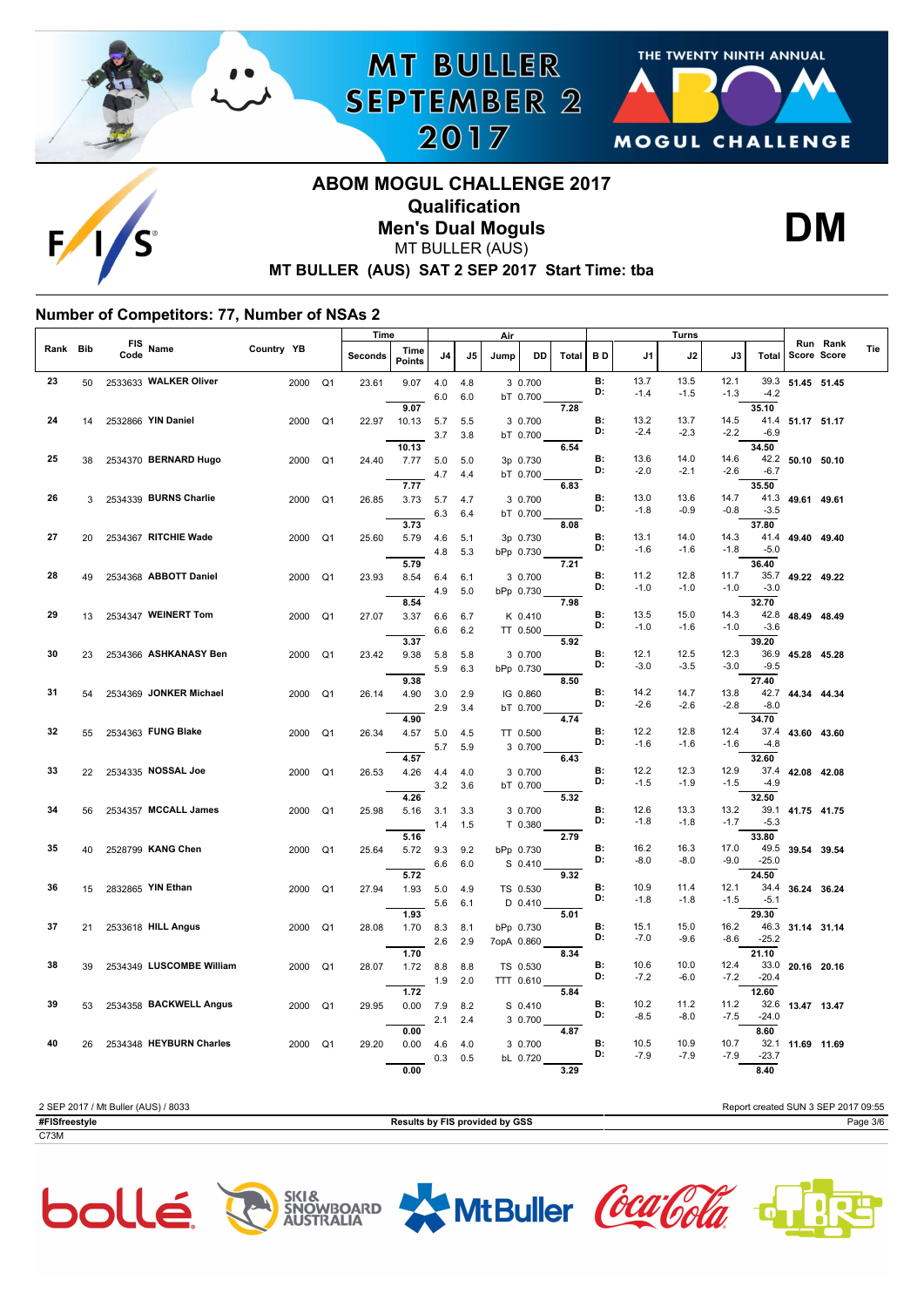



# **ABOM MOGUL CHALLENGE 2017 Qualification Men's Dual Moguls** MT BULLER (AUS)

**MT BULLER** 

**SEPTEMBER 2** 

2017



# **MT BULLER (AUS) SAT 2 SEP 2017 Start Time: tba**

#### **Number of Competitors: 77, Number of NSAs 2**

|                |                |                    |                                 |            |                | Time           |                       |                |            | Air  |                       |              |                 |                | <b>Turns</b>   |                |                                  |             |                         |     |
|----------------|----------------|--------------------|---------------------------------|------------|----------------|----------------|-----------------------|----------------|------------|------|-----------------------|--------------|-----------------|----------------|----------------|----------------|----------------------------------|-------------|-------------------------|-----|
| Rank Bib       |                | <b>FIS</b><br>Code | Name                            | Country YB |                | <b>Seconds</b> | Time<br><b>Points</b> | J <sub>4</sub> | J5         | Jump | DD                    | <b>Total</b> | B D             | J1             | J2             | J3             | <b>Total</b>                     |             | Run Rank<br>Score Score | Tie |
|                | $\overline{4}$ |                    | 2534360 MACKINNON Ed            | 2000       | Q <sub>1</sub> |                |                       |                |            |      |                       |              |                 |                |                |                |                                  | <b>DNF</b>  |                         |     |
|                | 28             |                    | 2534365 ASHKANASY Max           | 2000       | Q <sub>1</sub> |                |                       |                |            |      |                       |              |                 |                |                |                |                                  | <b>DNF</b>  |                         |     |
|                | 33             |                    | 2532207 SHIMPO Ryuto            | 2000       | Q <sub>1</sub> |                |                       |                |            |      |                       |              |                 |                |                |                |                                  | <b>DNF</b>  |                         |     |
|                | $\overline{2}$ |                    | 2526671 SUMMERS Brodie          | 2000       | Q <sub>1</sub> |                |                       |                |            |      |                       |              |                 |                |                |                |                                  | <b>DNS</b>  |                         |     |
|                | 19             |                    | 2532046 MATSUMOTO<br>Benjamin   | 2000       | Q <sub>1</sub> |                |                       |                |            |      |                       |              |                 |                |                |                |                                  | <b>DNS</b>  |                         |     |
|                | 29             |                    | 2484861 ENDO Sho                | 2000       | Q <sub>1</sub> |                |                       |                |            |      |                       |              |                 |                |                |                |                                  | <b>DNS</b>  |                         |     |
|                | 51             |                    | 2534371 FERGUS Jack             | 2000       | Q <sub>1</sub> |                |                       |                |            |      |                       |              |                 |                |                |                |                                  | <b>DNS</b>  |                         |     |
|                | 65             |                    | 2530891 LANG Colin              | 2000       | Q <sub>1</sub> |                |                       |                |            |      |                       |              |                 |                |                |                |                                  | <b>DNS</b>  |                         |     |
| 1              | 36             |                    | 14905 FISHER Nick               | AUS 2000   | Q <sub>1</sub> | 22.60          | 10.74                 | 6.9<br>9.0     | 7.1<br>9.0 |      | 3p 0.730<br>TTT 0.610 |              | B:<br>D:        | 16.2<br>$-0.0$ | 15.9<br>$-0.0$ | 17.0<br>$-0.0$ | 49.1                             | 70.43 70.43 |                         |     |
| 2              | 60             |                    | <b>HUGHES Michael</b>           | AUS 2000   | Q <sub>1</sub> | 24.77          | 10.74<br>7.16         | 6.6<br>7.9     | 7.0<br>8.1 |      | S 0.410<br>TT 0.500   | 10.59        | <b>B:</b><br>D: | 15.0<br>$-0.6$ | 14.9<br>$-0.6$ | 15.9<br>$-0.4$ | 49.10<br>45.8<br>$-1.6$          | 58.14 58.14 |                         |     |
| 3              | 73             |                    | 2484431 CORCORAN Joe            | AUS 2000   | Q <sub>1</sub> | 25.47          | 7.16<br>6.00          | 5.9<br>$5.0\,$ | 5.0<br>4.5 |      | 3p 0.730<br>1 0.540   | 6.78         | <b>B:</b><br>D: | 15.0<br>$-1.0$ | 15.4<br>$-1.1$ | 15.4<br>$-1.4$ | 44.20<br>45.8<br>$-3.5$          | 54.84 54.84 |                         |     |
| 4              | 27             |                    | 14887 FIRLE Martin              | AUS 2000   | Q <sub>1</sub> | 28.69          | 6.00<br>0.70<br>0.70  | 6.6<br>5.0     | 6.3<br>5.8 |      | TS 0.530<br>D 0.410   | 6.54<br>5.62 | B:<br>D:        | 15.4<br>$-1.6$ | 14.9<br>$-1.7$ | 14.8<br>$-1.6$ | 42.30<br>45.1<br>$-4.9$<br>40.20 | 46.52 46.52 |                         |     |
| 5              | 52             |                    | 23566 SCHWARZ Chris             | AUS 2000   | Q <sub>1</sub> | 29.99          | 0.00<br>0.00          | 5.0<br>4.0     | 4.9<br>3.7 |      | K 0.410<br>TS 0.530   | 4.06         | B:<br>D:        | 14.8<br>$-1.8$ | 14.5<br>$-1.6$ | 14.0<br>$-1.5$ | 43.3<br>$-4.9$<br>38.40          | 42.46 42.46 |                         |     |
| 6              | 62             |                    | 18864 LEWIS Adam                | AUS 2000   | Q <sub>1</sub> | 29.67          | 0.00<br>0.00          | 5.4<br>0.0     | 6.1<br>0.0 |      | TS 0.530<br>0.000     | 3.04         | B:<br>D:        | 12.2<br>$-0.5$ | 12.0<br>$-0.8$ | 12.5<br>$-1.0$ | 36.7<br>$-2.3$<br>34.40          | 37.44 37.44 |                         |     |
| $\overline{7}$ | 57             |                    | 14585 EVANS Andy                | AUS 2000   | Q <sub>1</sub> | 48.26          | 0.00<br>0.00          | 0.0<br>3.0     | 0.0<br>3.5 |      | 0.000<br>TS 0.530     |              | B:<br>D:        | 15.0<br>$-6.0$ | 15.6<br>$-6.0$ | 15.4<br>$-6.0$ | 46.0<br>$-18.0$                  | 29.72 29.72 |                         |     |
| 8              | 64             |                    | <b>SIRIANNI Christian</b>       | AUS 2000   | Q1             | 0.00           | 0.00                  | 4.0<br>3.9     | 4.0<br>4.5 |      | 0.000<br>0.000        | 1.72         | B:<br>D:        | 16.0<br>$-6.0$ | 15.5<br>$-6.0$ | 15.0<br>$-8.0$ | 28.00<br>46.5<br>$-20.0$         | 26.50 26.50 |                         |     |
|                | 41             |                    | <b>BERECHREE</b><br>Christopher | AUS 2000   | Q1             |                | 0.00                  |                |            |      |                       | 0.00         |                 |                |                |                | 26.50                            | <b>DNS</b>  |                         |     |
|                | 58             |                    | 15013 FOLEY Mark                | AUS 2000   | Q <sub>1</sub> |                |                       |                |            |      |                       |              |                 |                |                |                |                                  | <b>DNS</b>  |                         |     |





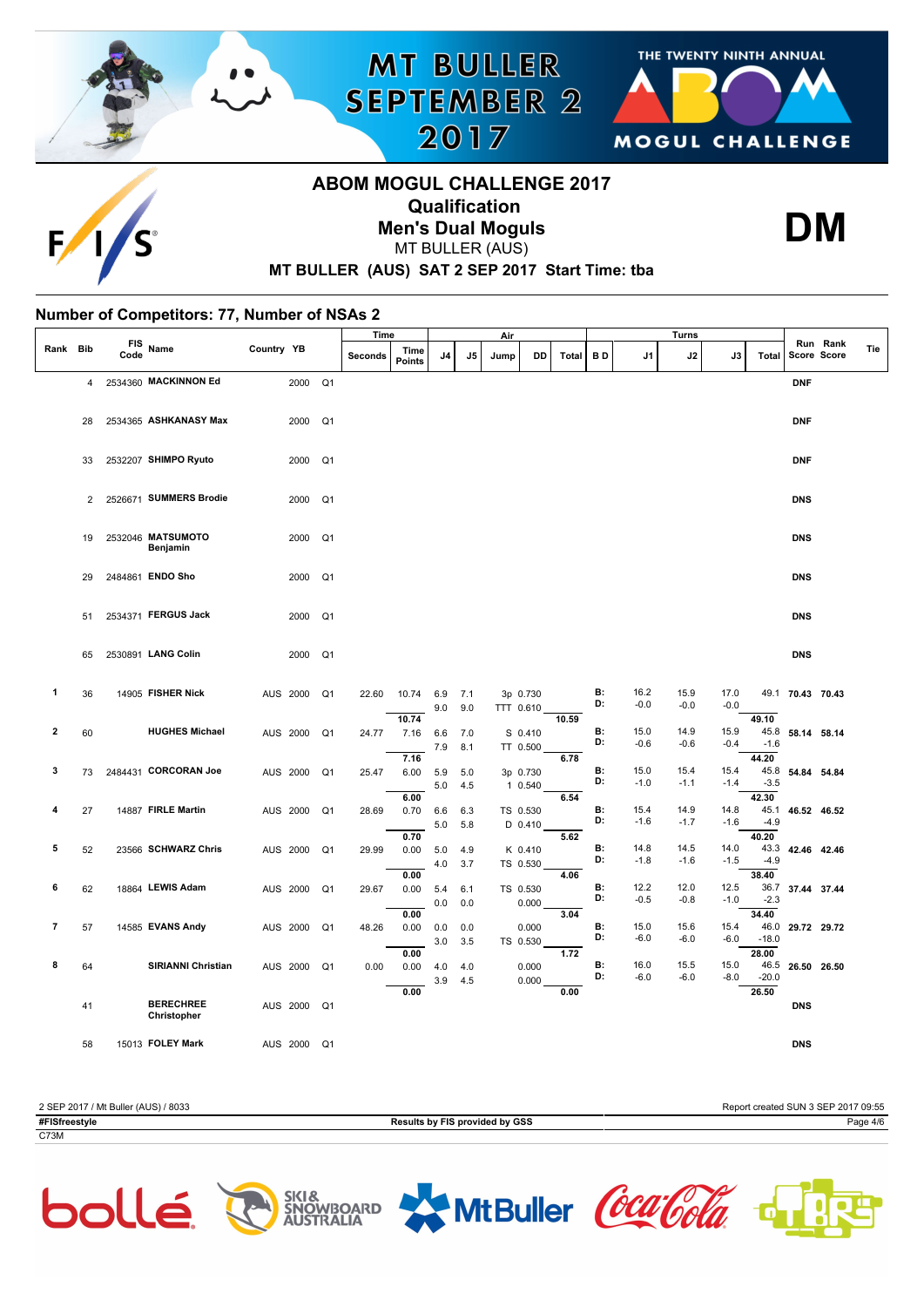



# **ABOM MOGUL CHALLENGE 2017 Qualification Men's Dual Moguls** MT BULLER (AUS)

**MT BULLER** 

**SEPTEMBER 2** 

2017



# **MT BULLER (AUS) SAT 2 SEP 2017 Start Time: tba**

### **Number of Competitors: 77, Number of NSAs 2**

|          |     |                            |                            | Time    |                       |            |            | Air  |                     |       | <b>Turns</b>    |                |                |                |                |                  |                                |
|----------|-----|----------------------------|----------------------------|---------|-----------------------|------------|------------|------|---------------------|-------|-----------------|----------------|----------------|----------------|----------------|------------------|--------------------------------|
| Rank Bib |     | <b>FIS</b><br>Name<br>Code | Country YB                 | Seconds | Time<br><b>Points</b> | J4         | J5         | Jump | DD                  | Total | <b>BD</b>       | J1             | J2             | J3             | Total          |                  | Run Rank<br>Tie<br>Score Score |
| 1        | 120 | 27403 HILL Edward          | Q <sub>1</sub><br>AUS 2000 | 25.79   | 5.48                  | 6.4<br>6.9 | 6.6<br>7.5 |      | 3 0.700<br>bT 0.700 |       | <b>B:</b><br>D: | 18.0<br>$-1.2$ | 18.8<br>$-1.1$ | 18.6<br>$-1.8$ | 55.4<br>$-4.1$ | 66.37 66.37      |                                |
|          |     |                            |                            |         | 5.48                  |            |            |      |                     | 9.59  |                 |                |                |                | 51.30          |                  |                                |
| 2        | 81  | 33750 ROWLEY Tristan       | Q <sub>1</sub><br>AUS 2000 | 26.16   | 4.87                  | 6.8        | 6.7        |      | bT 0.700            |       | <b>B:</b>       | 17.4           | 17.6           | 17.2           |                | 52.2 64.92 64.92 |                                |
|          |     |                            |                            |         |                       | 6.2        | 6.1        |      | 7 0.850             |       | D:              | $-0.8$         | $-0.8$         | $-0.5$         | $-2.1$         |                  |                                |
|          |     |                            |                            |         | 4.87                  |            |            |      |                     | 9.95  |                 |                |                |                | 50.10          |                  |                                |
| 3        | 107 | 20656 MOONEY Flynn         | AUS 2000<br>Q <sub>1</sub> | 24.70   | 7.27                  | 4.9        | 4.7        |      | 3 0.700             |       | <b>B:</b>       | 17.8           | 17.8           | 17.7           |                | 53.3 63.10 63.10 |                                |
|          |     |                            |                            |         |                       | 8.0        | 8.5        |      | TS 0.530            |       | D:              | $-1.6$         | $-1.6$         | $-2.0$         | $-5.2$         |                  |                                |
|          |     |                            |                            |         | 7.27                  |            |            |      |                     | 7.73  |                 |                |                |                | 48.10          |                  |                                |
| 4        | 101 | 27468 HOWES Charlie        | AUS 2000<br>Q <sub>1</sub> | 26.81   | 3.80                  | 6.6        | 7.1        |      | TS 0.530            |       | <b>B:</b><br>D: | 17.2           | 17.4           | 17.8           |                | 52.4 62.98 62.98 |                                |
|          |     |                            |                            |         |                       | 7.1        | 6.2        |      | 3 0.700             |       |                 | $-0.4$         | $-0.4$         | $-0.7$         | $-1.5$         |                  |                                |
|          |     |                            |                            |         | 3.80                  |            |            |      |                     | 8.28  |                 |                |                |                | 50.90          |                  |                                |
| 5        | 70  | 18854 LEUNG Taj            | AUS 2000<br>Q <sub>1</sub> | 25.10   | 6.61                  | 8.1        | 8.1        |      | 3 0.700             |       | B:<br>D:        | 14.0<br>$-2.2$ | 15.0           | 14.4           |                | 43.4 53.41 53.41 |                                |
|          |     |                            |                            |         |                       | 5.0        | 4.5        |      | 7 0.850             |       |                 |                | $-2.1$         | $-2.0$         | $-6.3$         |                  |                                |
|          |     |                            |                            |         | 6.61                  |            |            |      |                     | 9.70  |                 |                |                |                | 37.10          |                  |                                |
| 6        | 119 | 20656 KELLER Julius        | AUS 2000<br>Q <sub>1</sub> | 26.43   | 4.42                  | 2.1        | 2.0        |      | TS 0.530            |       | <b>B:</b><br>D: | 16.6<br>$-3.0$ | 16.5<br>$-2.7$ | 16.9<br>$-2.4$ | 50.0<br>$-8.1$ | 51.71 51.71      |                                |
|          |     |                            |                            |         | 4.42                  | 6.0        | 6.3        |      | 3 0.700             | 5.39  |                 |                |                |                | 41.90          |                  |                                |
| 7        | 99  | 27543 MANNS Brad           | Q <sub>1</sub><br>AUS 2000 | 30.15   | 0.00                  |            |            |      | TS 0.530            |       | <b>B:</b>       | 15.9           | 16.0           | 15.4           | 47.3           | 47.81 47.81      |                                |
|          |     |                            |                            |         |                       | 2.5        | 2.8        |      |                     |       | D:              | $-2.0$         | $-1.6$         | $-1.1$         | $-4.7$         |                  |                                |
|          |     |                            |                            |         | 0.00                  | 5.7        | 5.2        |      | 3 0.700             | 5.21  |                 |                |                |                | 42.60          |                  |                                |
| 8        | 76  | 34340 BOYKETT Fred         | AUS 2000<br>Q <sub>1</sub> | 28.50   | 1.01                  | 5.1        | 4.7        |      | D 0.410             |       | B:              | 15.4           | 15.4           | 14.8           | 45.6           | 46.24 46.24      |                                |
|          |     |                            |                            |         |                       | 4.8        | 4.0        |      | TS 0.530            |       | D:              | $-1.6$         | $-1.5$         | $-1.6$         | $-4.7$         |                  |                                |
|          |     |                            |                            |         | 1.01                  |            |            |      |                     | 4.33  |                 |                |                |                | 40.90          |                  |                                |
| 9        | 87  | 19014 LIVISSIANOS Mac      | AUS 2000<br>Q <sub>1</sub> | 26.68   | 4.01                  | 5.7        | 6.0        |      | TS 0.530            |       | <b>B:</b>       | 16.2           | 16.4           | 15.8           | 48.4           | 46.06 46.06      |                                |
|          |     |                            |                            |         |                       | 7.7        | 7.6        |      | 3 0.700             |       | D:              | $-5.2$         | $-4.8$         | -4.8           | $-14.8$        |                  |                                |
|          |     |                            |                            |         | 4.01                  |            |            |      |                     | 8.45  |                 |                |                |                | 33.60          |                  |                                |
| 10       | 115 | 10585 BACKWELL Hugo        | Q <sub>1</sub><br>AUS 2000 | 26.81   | 3.80                  | 6.6        | 7.0        |      | S 0.410             |       | <b>B:</b>       | 13.8           | 14.0           | 12.2           | 40.0           | 44.67 44.67      |                                |
|          |     |                            |                            |         |                       | 5.3        | 4.5        |      | TS 0.530            |       | D:              | $-1.6$         | $-1.6$         | $-1.3$         | $-4.5$         |                  |                                |
|          |     |                            |                            |         | 3.80                  |            |            |      |                     | 5.37  |                 |                |                |                | 35.50          |                  |                                |
| 11       | 114 | 33904 FUNG Harrison        | AUS 2000<br>Q <sub>1</sub> | 28.98   | 0.22                  | 0.0        | 0.0        |      | 0.000               |       | <b>B:</b>       | 14.7           | 14.5           | 13.6           | 42.8           | 40.72 40.72      |                                |
|          |     |                            |                            |         |                       | 4.7        | 4.0        |      | TS 0.530            |       | D:              | $-1.6$         | $-1.7$         | $-1.3$         | $-4.6$         |                  |                                |
|          |     |                            |                            |         | 0.22                  |            |            |      |                     | 2.30  |                 |                |                |                | 38.20          |                  |                                |
| 12       | 116 | 11543 BOYKETT Max          | AUS 2000<br>Q1             | 28.61   | 0.83                  | 4.8        | 4.1        |      | 3 0.700             |       | <b>B:</b>       | 14.4           | 14.8           | 14.6           | 43.8           | 39.99 39.99      |                                |
|          |     |                            |                            |         |                       | 3.6        | 3.5        |      | $S$ 0.410           |       | D:              | $-3.6$         | $-2.6$         | $-3.0$         | $-9.2$         |                  |                                |
|          |     |                            |                            |         | 0.83                  |            |            |      |                     | 4.56  |                 |                |                |                | 34.60          |                  |                                |
| 13       | 112 | 27546 BURRELL Banjo        | AUS 2000<br>Q <sub>1</sub> | 25.10   | 6.61                  | 5.2        | 4.7        |      | TS 0.530            |       | <b>B:</b><br>D: | 13.4           | 13.0           | 12.8           | 39.2           | 38.89 38.89      |                                |
|          |     |                            |                            |         |                       | 2.6        | 3.0        |      | 3 0.700             |       |                 | $-4.0$         | $-3.8$         | $-3.7$         | $-11.5$        |                  |                                |
| 14       |     | 33705 ROCHE Hamish         |                            |         | 6.61                  |            |            |      |                     | 4.58  | <b>B:</b>       | 11.8           | 11.7           | 11.4           | 27.70<br>34.9  |                  |                                |
|          | 97  |                            | AUS 2000<br>Q <sub>1</sub> | 30.30   | 0.00                  | 4.2        | 3.7        |      | 3 0.700             |       | D:              | $-2.4$         | $-3.2$         | $-3.2$         | $-8.8$         | 29.79 29.79      |                                |
|          |     |                            |                            |         | 0.00                  | 2.4        | 2.5        |      | T 0.380             | 3.69  |                 |                |                |                | 26.10          |                  |                                |
| 15       | 96  | 24250 STANISH Edvard       | AUS 2000<br>Q <sub>1</sub> | 29.28   | 0.00                  | 1.0        | 1.2        |      | 3 0.700             |       | <b>B:</b>       | 16.0           | 16.1           | 14.9           | 47.0           | 29.02 29.02      |                                |
|          |     |                            |                            |         |                       |            | 7.7        |      | TS 0.530            |       | D:              | $-7.6$         | $-7.6$         | $-7.6$         | $-22.8$        |                  |                                |
|          |     |                            |                            |         | 0.00                  | 7.6        |            |      |                     | 4.82  |                 |                |                |                | 24.20          |                  |                                |
| 16       | 118 | 19229 LUSCOMBE Thomas      | AUS 2000<br>Q <sub>1</sub> | 37.39   | 0.00                  | 3.9        | 3.3        |      | T 0.380             |       | <b>B:</b>       | 10.8           | 10.5           | 10.0           | 31.3           | 24.22 24.22      |                                |
|          |     |                            |                            |         |                       | 5.8        | 5.5        |      | 3 0.700             |       | D:              | $-4.6$         | $-4.0$         | $-3.8$         | $-12.4$        |                  |                                |
|          |     |                            |                            |         | 0.00                  |            |            |      |                     | 5.32  |                 |                |                |                | 18.90          |                  |                                |
| 17       | 82  | 32446 ATKINSON Jasper      | AUS 2000<br>Q1             | 29.90   | 0.00                  | 3.0        | 3.7        |      | $D$ 0.410           |       | <b>B:</b>       | 13.6           | 13.5           | 13.4           | 40.5           | 13.26 13.26      |                                |
|          |     |                            |                            |         |                       | 0.7        | 1.0        |      | 3 0.700             |       | D:              | $-9.6$         | $-9.6$         | $-10.0$        | $-29.2$        |                  |                                |
|          |     |                            |                            |         | 0.00                  |            |            |      |                     | 1.96  |                 |                |                |                | 11.30          |                  |                                |
|          | 113 | 33744 ATWELL Will          | AUS 2000<br>Q <sub>1</sub> |         |                       |            |            |      |                     |       |                 |                |                |                |                | <b>DNF</b>       |                                |



bollé & Elistradard MtBuller CoarGola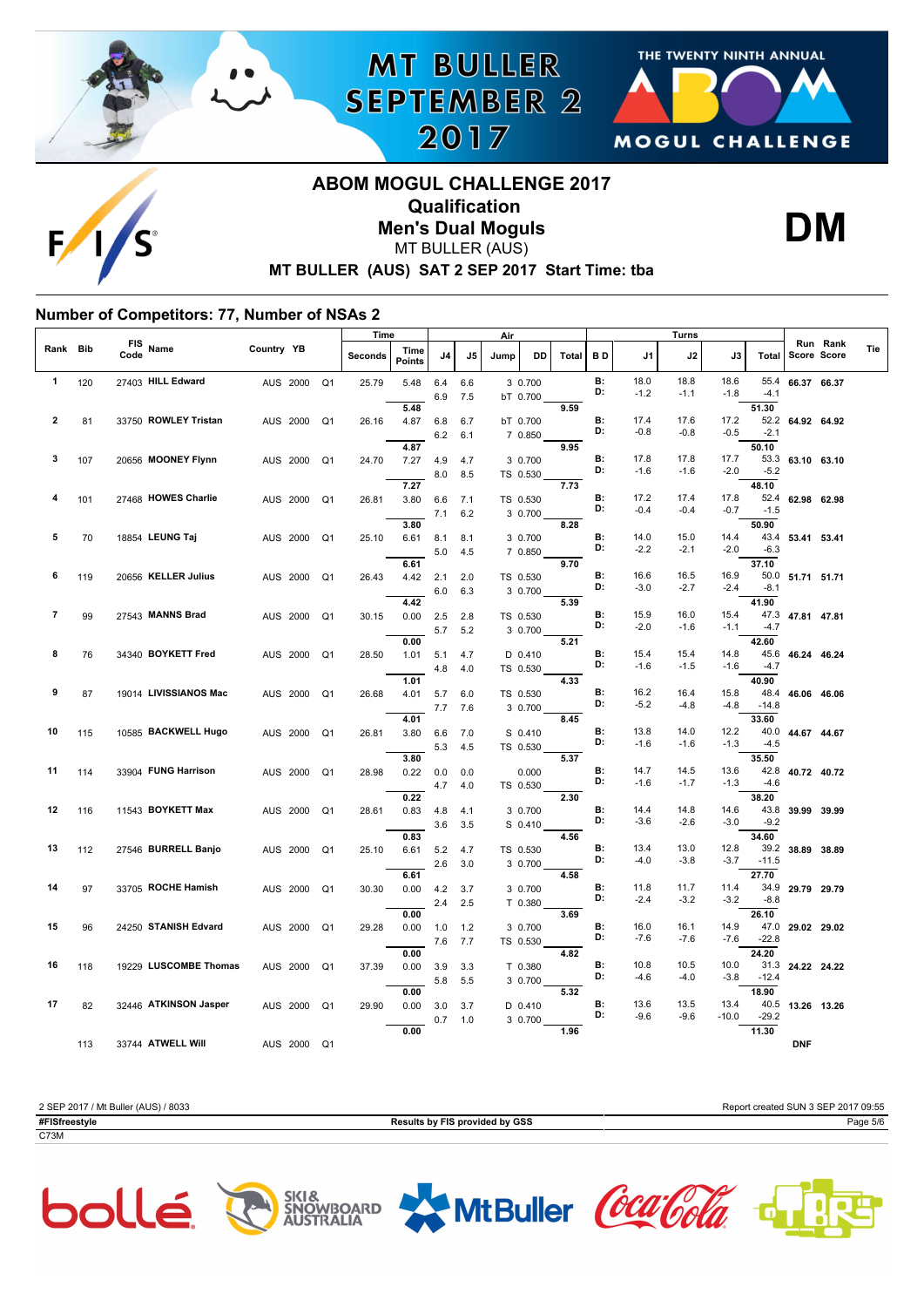

|      |     |                             |            |             | .       |                 |    |    | $\sim$ |    |         |      |    | -------- |     |                               |     |
|------|-----|-----------------------------|------------|-------------|---------|-----------------|----|----|--------|----|---------|------|----|----------|-----|-------------------------------|-----|
| Rank | Bib | FIS Name<br>Code Name       | Country YB |             | Seconds | Time,<br>Points | J4 | J5 | Jump   | DD | Total I | BD I | J1 | J2       | J3' | Run Rank<br>Total Score Score | Tie |
|      | 117 | 19226 LUSCOMBE Nicholas     |            | AUS 2000 Q1 |         |                 |    |    |        |    |         |      |    |          |     | <b>DNF</b>                    |     |
|      |     |                             |            |             |         |                 |    |    |        |    |         |      |    |          |     |                               |     |
|      |     | <b>Conditions on Course</b> |            |             |         |                 |    |    |        |    |         |      |    |          |     |                               |     |

| ___________________ |                                   |                   |                                        |
|---------------------|-----------------------------------|-------------------|----------------------------------------|
| We.<br>.            | ----<br>nno.<br>νZ<br>.<br>$\sim$ | .snow<br>∴∩n<br>. | 0000<br>∴now∙<br>. .<br>$\cdot$ .<br>. |
|                     |                                   |                   |                                        |

#### **NOTE**

Turns score are made of the base score (B) and deductions (D) with the highest and lowest judges' scores being discarded. Score.

| Time points + Air Total + Turns Total = S |
|-------------------------------------------|
|-------------------------------------------|

| Legend:<br>в<br><b>DNS</b><br>YΒ | Base Score<br>Did Not Start<br>Year of Birth | D<br>w | <b>Deductions</b><br>Judge | DD<br>Q | Degree of Difficulty<br>Qualified | <b>DNF</b><br>Tie | Did Not Finish<br>Tie-break points  |
|----------------------------------|----------------------------------------------|--------|----------------------------|---------|-----------------------------------|-------------------|-------------------------------------|
|                                  | 2 SEP 2017 / Mt Buller (AUS) / 8033          |        |                            |         |                                   |                   | Report created SUN 3 SEP 2017 09:55 |

**#FISfreestyle Results by FIS provided by GSS** Page 6/6 C73M

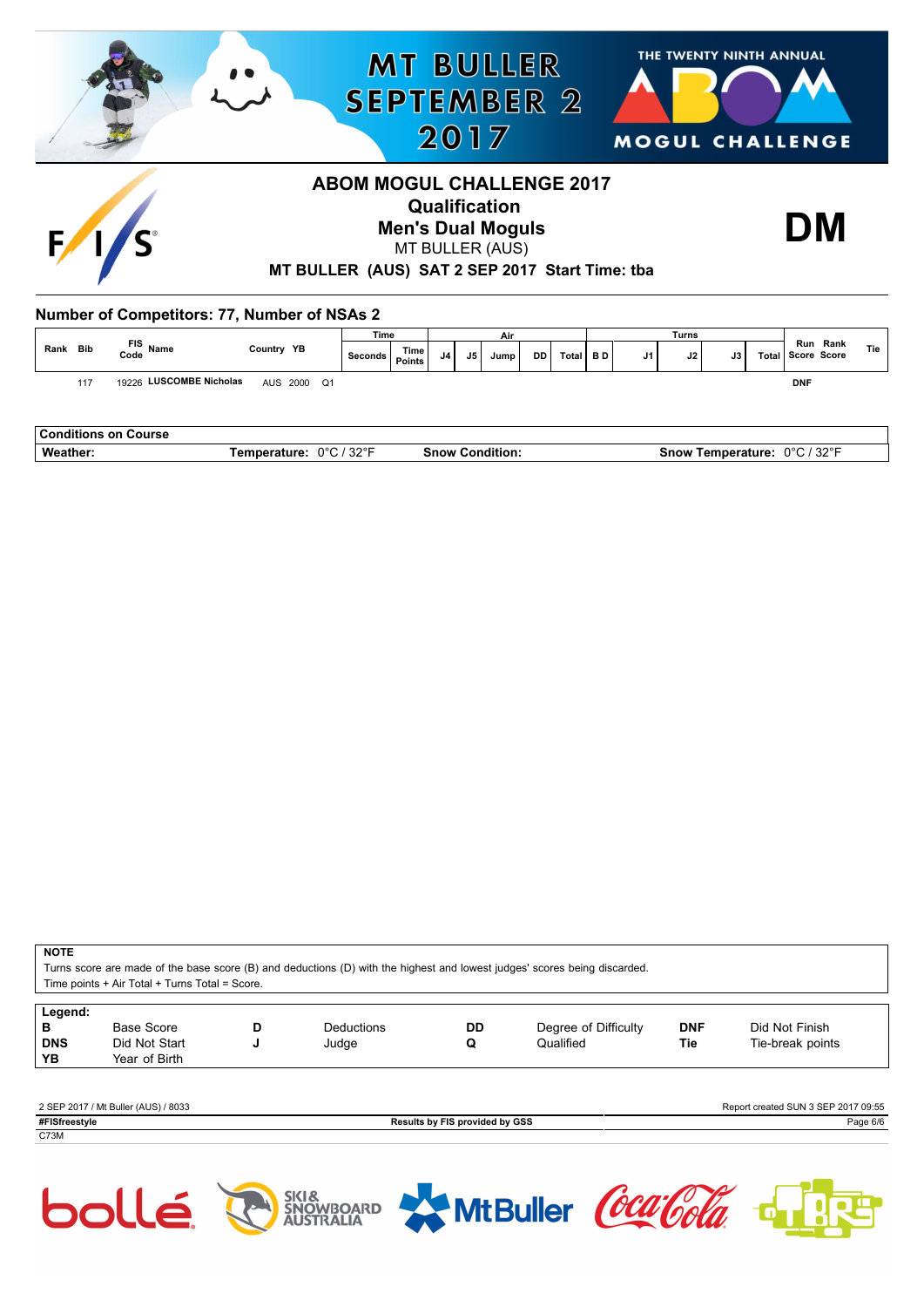

# **Men's Dual Moguls ABOM MOGUL CHALLENGE 2017 DUAL MOGULS FINAL DRAW DM**

### **MT BULLER (AUS) SAT 2 SEP 2017 Start Time: 00:00**

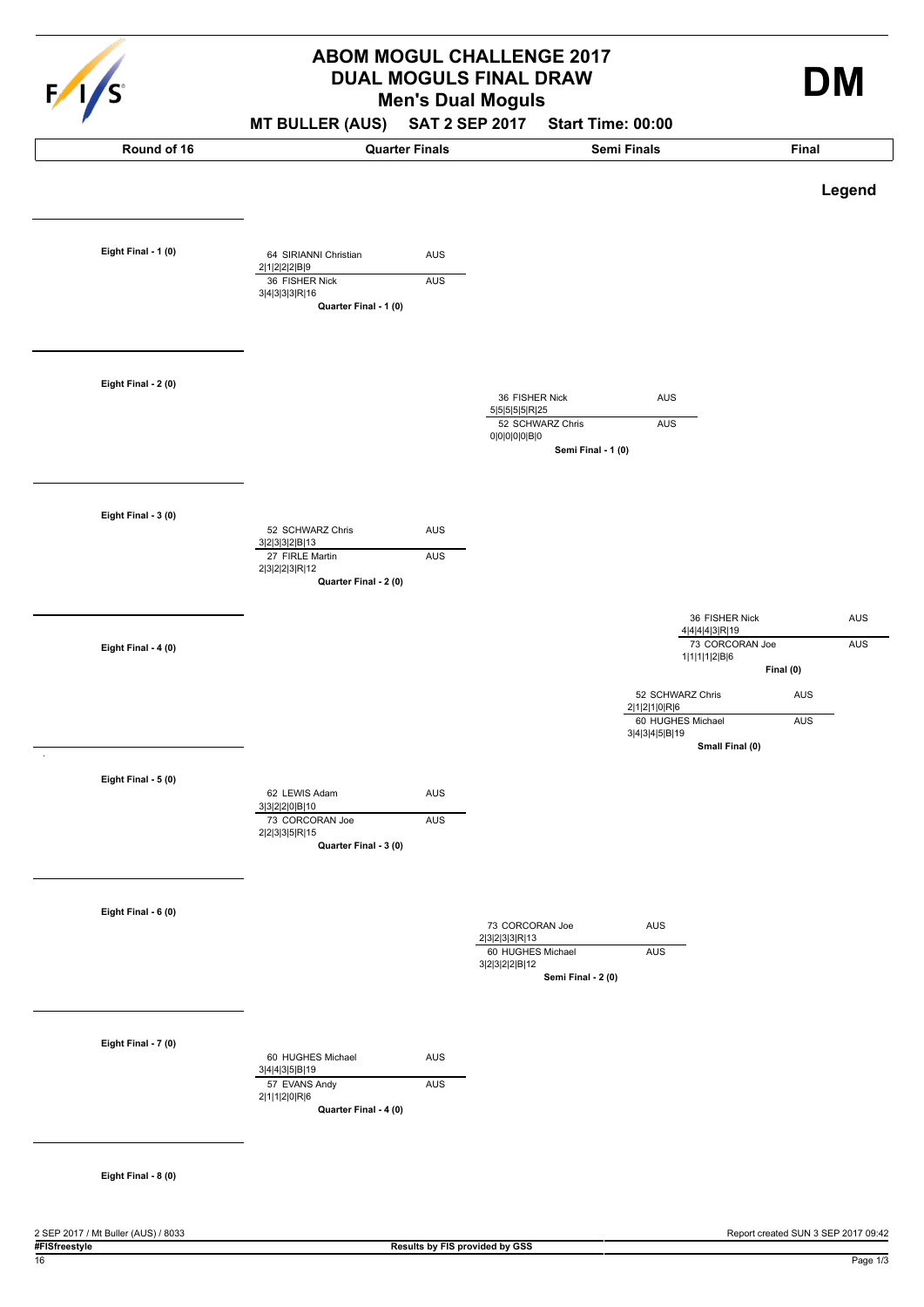

# **Men's Dual Moguls ABOM MOGUL CHALLENGE 2017 DUAL MOGULS FINAL DRAW**

**MT BULLER (AUS) SAT 2 SEP 2017 Start Time: 00:00**

4|4|4|3|2|B|17 **Eight Final - 1 (0)** 7 LOGAN Oliver 0|0|2|1|0|B|3 1 GRAHAM Matthew 5|5|3|4|5|R|22 **Eight Final - 2 (0)** 37 REILLY Trevor 3|2|3|2|2|B|12 31 MOTOKI Shikata 2|3|2|3|3|R|13 **Eight Final - 3 (0)** 12 BERNARD Max 1|2|2|2|3|B|10 16 MCQUINN George 4|3|3|3|2|R|15 **Eight Final - 4 (0)** 18 FENELEY William 3|3|2|2|3|B|13 8 MURPHY George 2|2|3|3|2|R|12 **Eight Final - 5 (0)** 45 MING WEI Dong 0|0|0|0|0|B|0 17 LAVOIE Alexandre 5|5|5|5|5|R|25 **Eight Final - 6 (0)** 69 TOPALOVIC Ethan 2|1|3|2|2|B|10 10 MARTIN william 3|4|2|3|3|R|15 **Eight Final - 7 (0)** 30 KOIWA Kai 3|2|2|2|2|B|11 34 YAMAZAKI Yuki 2|3|3|3|3|R|14 **Eight Final - 8 (0)** 42 RETZER Matthew 2|1|3|2|3|B|11 25 CHAPMAN-DAVIES Rohan 3|4|2|3|2|R|14 **Quarter Final - 1 (0)** 1 GRAHAM Matthew 3|3|3|3|3|R|15 31 MOTOKI Shikata 2|2|2|2|2|B|10 **Quarter Final - 2 (0)** 16 MCQUINN George 3|4|3|4|3|R|17 18 FENELEY William 2|1|2|1|2|B|8 **Quarter Final - 3 (0)** 17 LAVOIE Alexandre 10 MARTIN william 1|1|1|2|3|R|8 **Quarter Final - 4 (0)** 34 YAMAZAKI Yuki 5|5|4|4|5|B|23 25 CHAPMAN-DAVIES Rohan 0|0|1|1|0|R|2 3|4|4|3|3|R|17 **Semi Final - 1 (0)** 1 GRAHAM Matthew 16 MCQUINN George 2|1|1|2|2|B|8 3|2|2|3|4|B|14 **Semi Final - 2 (0)** 17 LAVOIE Alexandre 34 YAMAZAKI Yuki 2|3|3|2|1|R|11 3|3|3|3|3|R|15 **Final (0)** 1 GRAHAM Matthew 17 LAVOIE Alexandre 2|2|2|2|2|B|10 3|3|3|3|3|B|15 **Small Final (0)** 16 MCQUINN George 34 YAMAZAKI Yuki 2|2|2|2|2|R|10 **Round of 16 Quarter Finals Semi Finals Final Open**